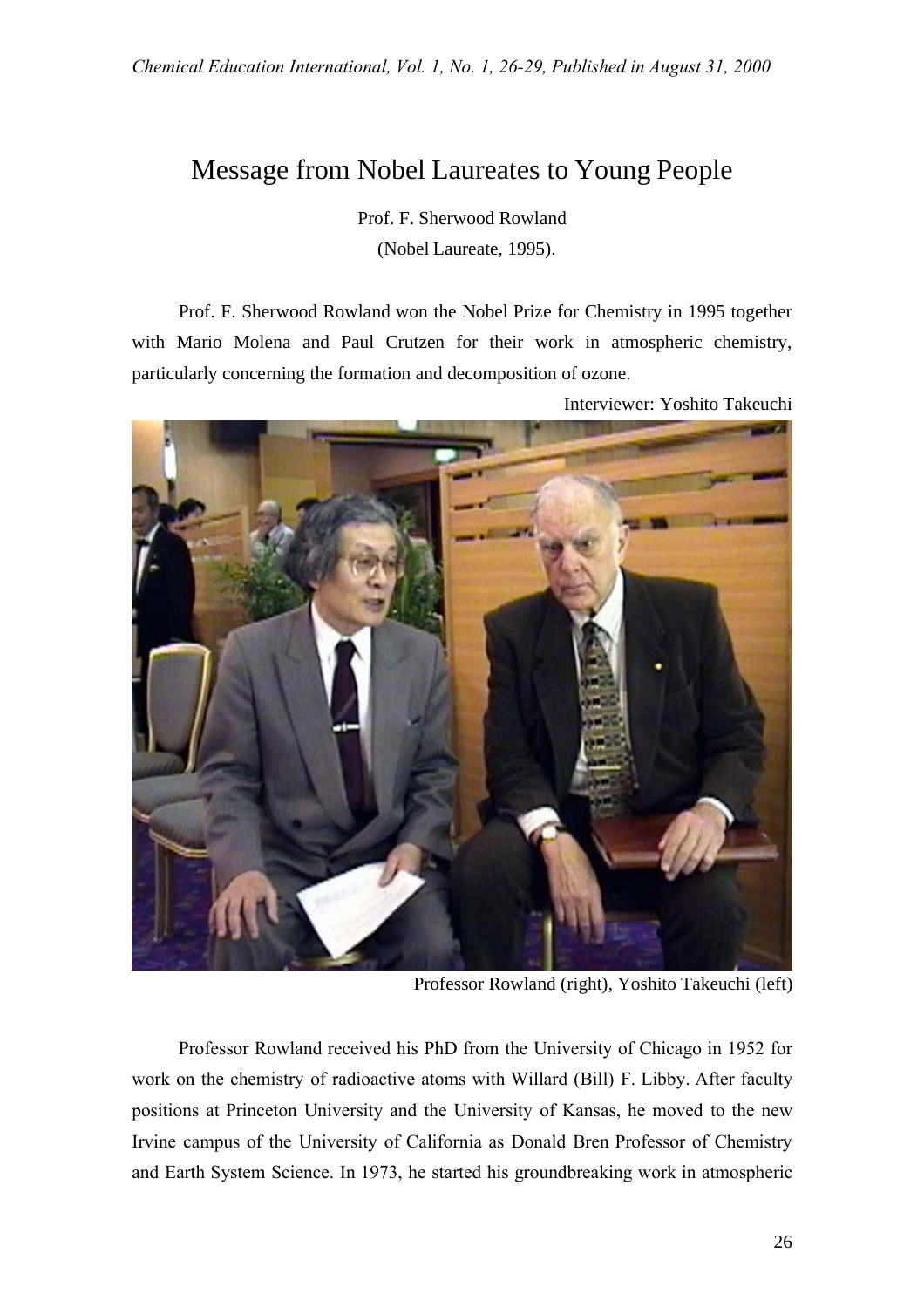chemistry and has brought to light how the destruction of the ozone layer was taking place through the influence of chlorofluorocarbons in aerosol sprays and as solvents, and hence has shown the way to the concrete actions in the Montreal proposal which should enable the ozone layer to recover and thus prevent major environmental damage.

Professor Rowland visited Japan on in June 2000 as the Foreign Secretary of the National Academy of Sciences, USA. On this occasion the interview was arranged for IUPAC CTC.

## T. How you became interested in chemistry?

**R.** I entered a Liberal Arts College. The idea or purpose of such colleges is to encourage young people to study broadly rather than to follow some specific discipline in narrower way. So, I studied chemistry, physics and mathematics side by side to a considerable extent. It is in fact after I entered graduate school when I began to study chemistry in a professional manner.

T. You began to study radiochemistry, that is, chemistry of radioisotopes, from the beginning of your graduate study, but changed your subject of research from this area to the study of the air. What made you into this area?

**R.** My mentor Prof. Libby (Nobel Laureate in chemistry, 1960, for his development of the new technique of radiocarbon dating) always told us to do something new. This influenced me very much. While I was studying the radiochemical aspect of photoreaction of compounds with chlorine and hydrogen isotopes. When I heard the news that chlorofluorocarbon (CFC) was detected in the atmosphere, I felt that I caught 'something new'. The theme was very new, while the compounds to be studied are familiar to me, and the reactions involved are basically photoreation though these are going in the stratosphere.

T. When you started the study of CFC, and how long did it take before you get some results, some conclusion?

**R.** I began the study of CFC when Prof. Molina, who received the Nobel Prize jointly with me, joined to my laboratory. It was 1973. An important result was soon obtained. Only after two months and a half. There existed a connection between CFC and ozone. We wrote a preliminary paper, just two pages, and sent it to Nature. We already obtained results enough to write a long, full paper, but we wanted to publish as soon as possible.

T. How was the response to that paper?

**R.** Well, the more deeply one was involved in this field, the more one was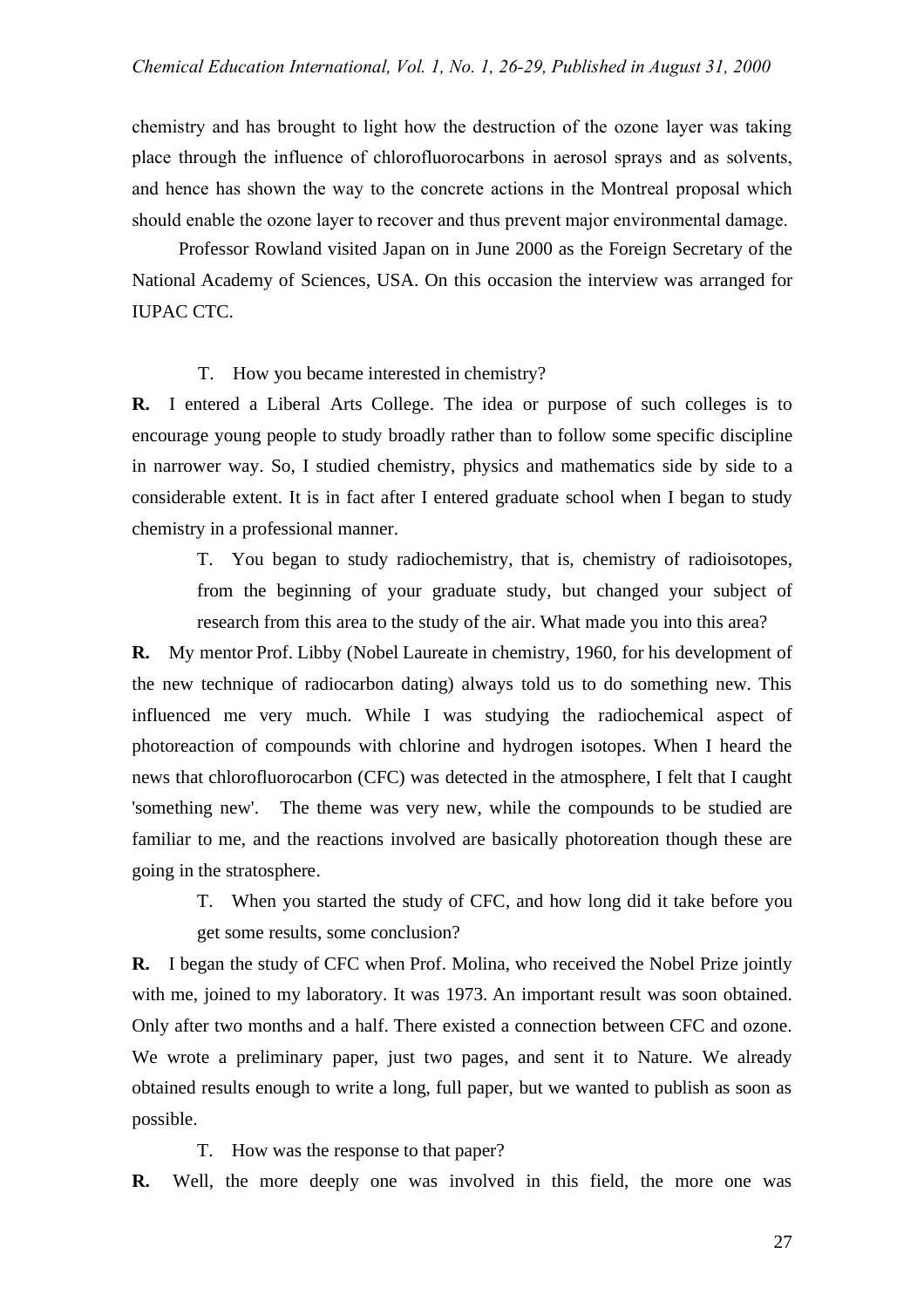sympathetic to our view. Naturally, there arose a very strong opposition from the CFC and related industry.

T. When you could feel that your theory finally approved and all oppositions were defeated?

**R.** I could say it was 1988; 15 years after the initial propose of our theory. In this year NASA organized a panel meeting to discuss ozone issue, and there the ozone hole and disappearance of ozone in northern hemisphere were discussed in relation to the CFC based on our theory.

It was indeed a great turn when the CFC industry finally accepted our theory and decided to stop gradually the production of CFC. Above all, the fact that the largest of CFC industries, aDu Pont, which has a large group of excellent scientists, also made that decision brought a great effect.

T. How do you think about the regulations on CFC? Is it OK?

**R.** Let us examine what has happened with Montreal Protocol which was established in 1987. This Protocol was modified several times. Initially it was intended to reduce the use of CFC should be 50% reduced by 1999. In 1990, this object was modified so that the use of CFC should be 100% reduced by 1999. According to the 1992 modification, the goal will be 100% reduction by 1996. Thus, the regulation has been more and more strict.

Such is an indication that efforts toward preservation of our environment is stronger and stronger. I can say it is good. The violation of this Protocol is very rare, indicating that the regulation is being practicized under a world-wide agreement.

T. Then can we be a little optimistic to believe that mankind can somehow survive?

**R.** As far as ozone is concerned, we can say we did a good job. we should not be too optimistic, but we have now some idea. We now know how we can survive.

T. What are you doing now?

**R.** Still on ozone. What I am interested in is, however, not the ozone in the stratosphere, but ozone in the surface of earth. People tend to believe that ozone in the stratosphere is good ozone while that in the surface of earth is bad ozone. This is not true. Ozone is ozone wherever it exists; the effect of ozone on life is similar. Activity of mankind is always associated with ozone. We are now monitoring ozone in the air of most important cities in the world.

T. Finally please give young people some message.

**R.** The  $21^{\text{st}}$  century is round the corner, but the coming century will be a tough one.